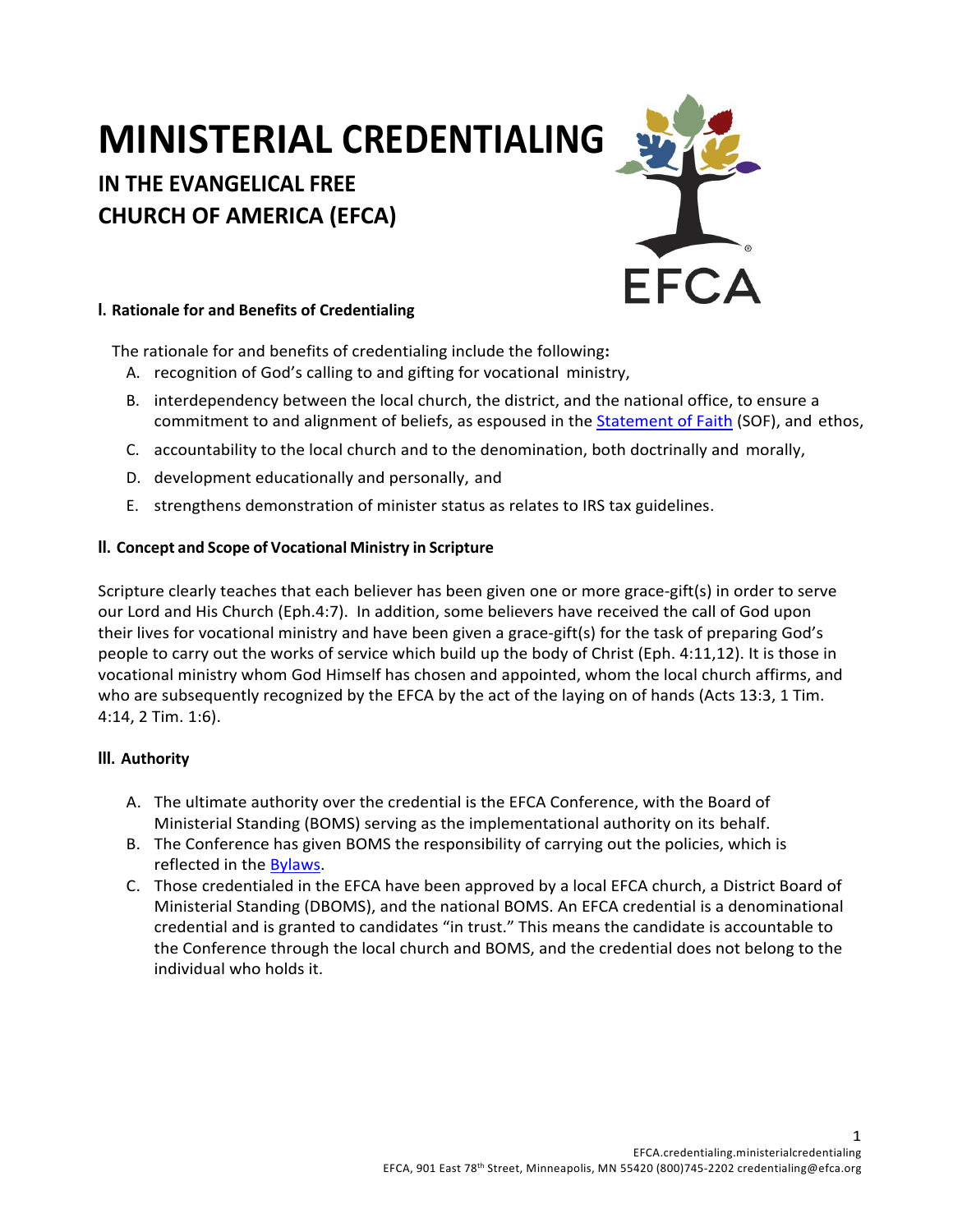#### **IV. Requirements for MinisterialCredentials**

- A. General requirements for candidates serving EFCA Church ministries to be credentialed under the EFCA. A candidate must fulfill the following:
	- 1. Must be a member in good standing of a local EFCA church.
	- 2. Must subscribe without mental reservation to the SOF of the EFCA and agree to reaffirm that conviction every three years.
	- 3. Must be engaged in a vocational or bi-vocational ministry that qualifies for a ministerial credential.
	- 4. Must demonstrate a cooperative spirit with the purpose, as stated in the EFCA Articles of Incorporation, and policies of the EFCA, and a lifestyle consistent with biblical standards of Christian conduct.
	- 5. Must be examined and approved by a DBOMS council or committee under the authority of BOMS, who gives final approval.
	- 6. Must complete a prescribed course ofstudy on EFCA history, theology, and polity as directed by BOMS.
	- 7. All assessments of the Policy on Spiritual and Character Qualifications (PSCQ) must be completed by the candidate, their spouse/friend, and elder board of the local EFCA church.
	- 8. The local EFCA church must conduct a background check.
- B. Requirements for individuals not serving EFCA ministries.
	- 1. Those already credentialed in the EFCA who move to a non-EFCA ministry and wish to retain their credentials must fulfill the following four requirements:
		- a. membership in a local EFCA church
		- b. accountability to the District Superintendent (or delegated district staff)
		- c. annual written ministry report to the Executive Director of Theology and Credentialing
		- d. annual attendance at a district or national conference (Theology Conference, EFCAOne, Challenge Youth Conference), OR regular attendance at an EFCA pastor cluster.

Should they fail to do so, they will be requested to submit their credential to the Executive Director of Theology and Credentialing to be placed in trust.

- 2. Must affirm the SOF without mental reservation every 3 years by completing the reaffirmation form sent out by the Executive Director of Theology and Credentialing.
- C. All definitions of language or interpretation of individual cases shall be solely delegated to BOMS.
- D. Each credential is the property of the EFCA and is given to the candidate "in trust".
- E. There are exceptions to the candidate's credential being granted "in trust" and active and/or in good standing.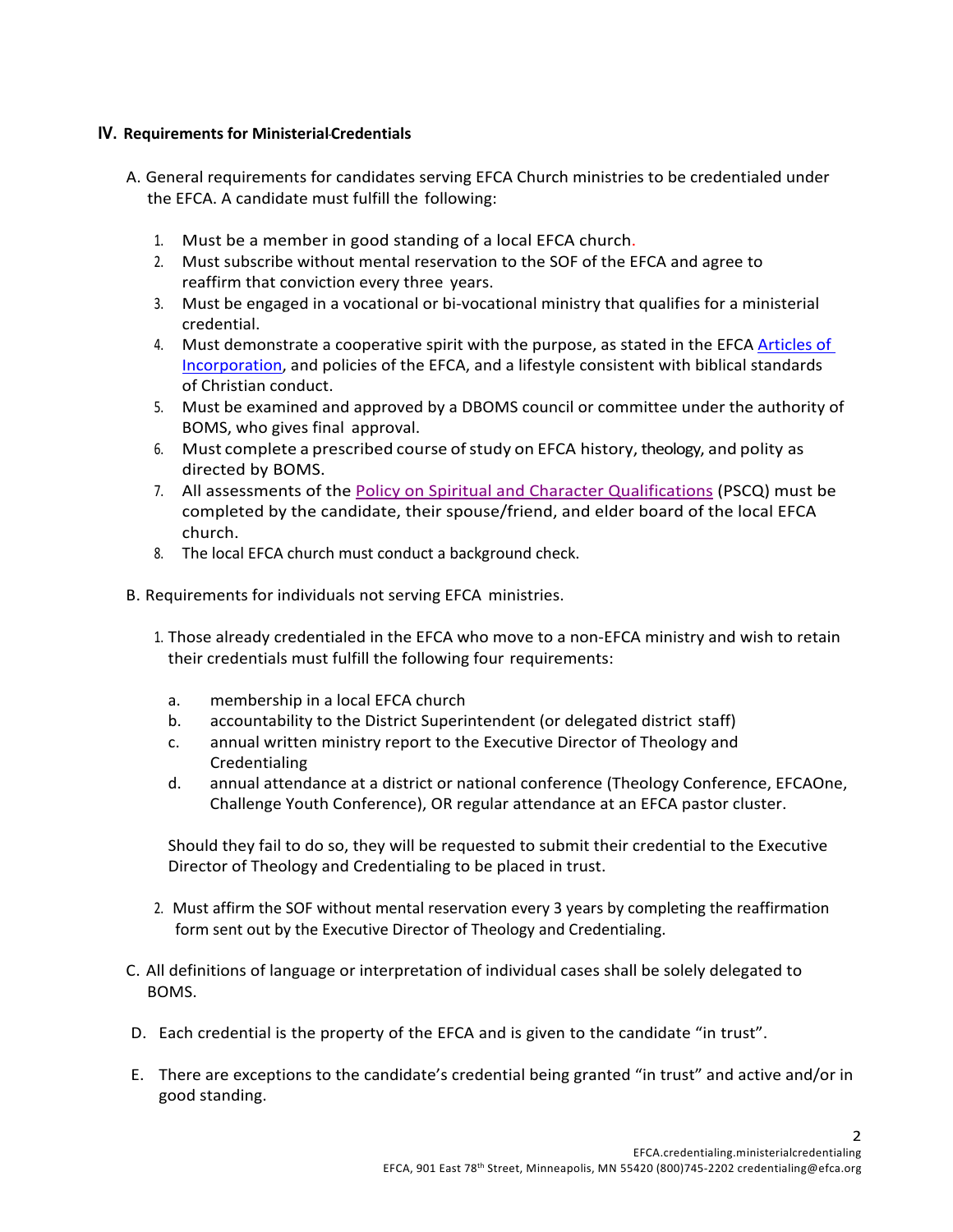- 1. If one is no longer in a qualifying ministry, the credential must be returned to the Executive Director of Theology and Credentialing to be placed "in trust for personal reasons".
- 2. If one deviates doctrinally from the SOF, that is "doctrinal error", the credential must be returned to the Executive Director of Theology and Credentialing to be placed "in trust" and depending on the determination of BOMS, could be listed as "in trust for doctrinal error".
- 3. If one experiences a moral failure, that is "moral error", the credential must be returned to the Executive Director of Theology and Credentialing to be placed "in trust for moral error".
- F. When a person in good standing turns 65 and holds a permanent credential (Certificate of Christian Ministry [CCM], Certificate of Ordination [COO], or Transfer of Ordination [TOO]), the individual will be considered retired. This means the individual will no longer need to be in a qualifying ministry or reaffirm the SOF every three years. This person retains the credential for life unless there is doctrinal error from the SOF or moral error.
- G. Those holding a Ministry License will continue to reaffirm the SOF without mental reservation every three years for as long as they are in a qualifying ministry. Once the individual retires or leaves a qualifying ministry, the renewable (but temporary) license expires.

#### **V. Types of Credentials**

There are four types of credentials for ministry issued by the EFCA: 1) **Ministry License**: a. *Expedited*  (available only until November 1, 2022), b. *Five Year Non-Renewable*, c. *Three-Year Renewable*, 2) **Certificate of Christian Ministry**, 3) **Certificate of Ordination**, and 4) **Transfer of Ordination**.

A Ministry License, any of the three above, is the required credential for all pursuing further credentialing in the EFCA.

In the credentialing process, there are four key matters ascertained of the candidate: calling, character, biblical/ theological (SOF) competency (according to the requirements for the appropriate credential), and pastoral/ministerial capability.

Credentialing is an important way in which the EFCA comes alongside local church leadership and helps with alignment, doctrinal integrity, moral purity, and accountability of their pastor(s) and ministerial staff.

A. **Ministry License-Expedited.** This credential is designed for those who are presently in a sr./lead pastor role and have been involved in a vocational EFCA ministry for 10 years or more, and who desire to be aligned with and accountable to the EFCA. The requirement is that the candidate has the appropriate *theological understanding* of the SOF, character worthy of a minister of the gospel, and alignment with the EFCA.

This Ministry License will be issued for three years and, thereafter, is renewable. One is not required to pursue the CCM or the COO but can renew the Ministry License every three years, in conjunction with the Reaffirmation of the SOF form sent out by the Executive Director of Theology and Credentialing. The candidate must affirm the EFCA SOF without mental reservation. If the candidate would like to pursue further credentialing, the candidate and the district will determine

3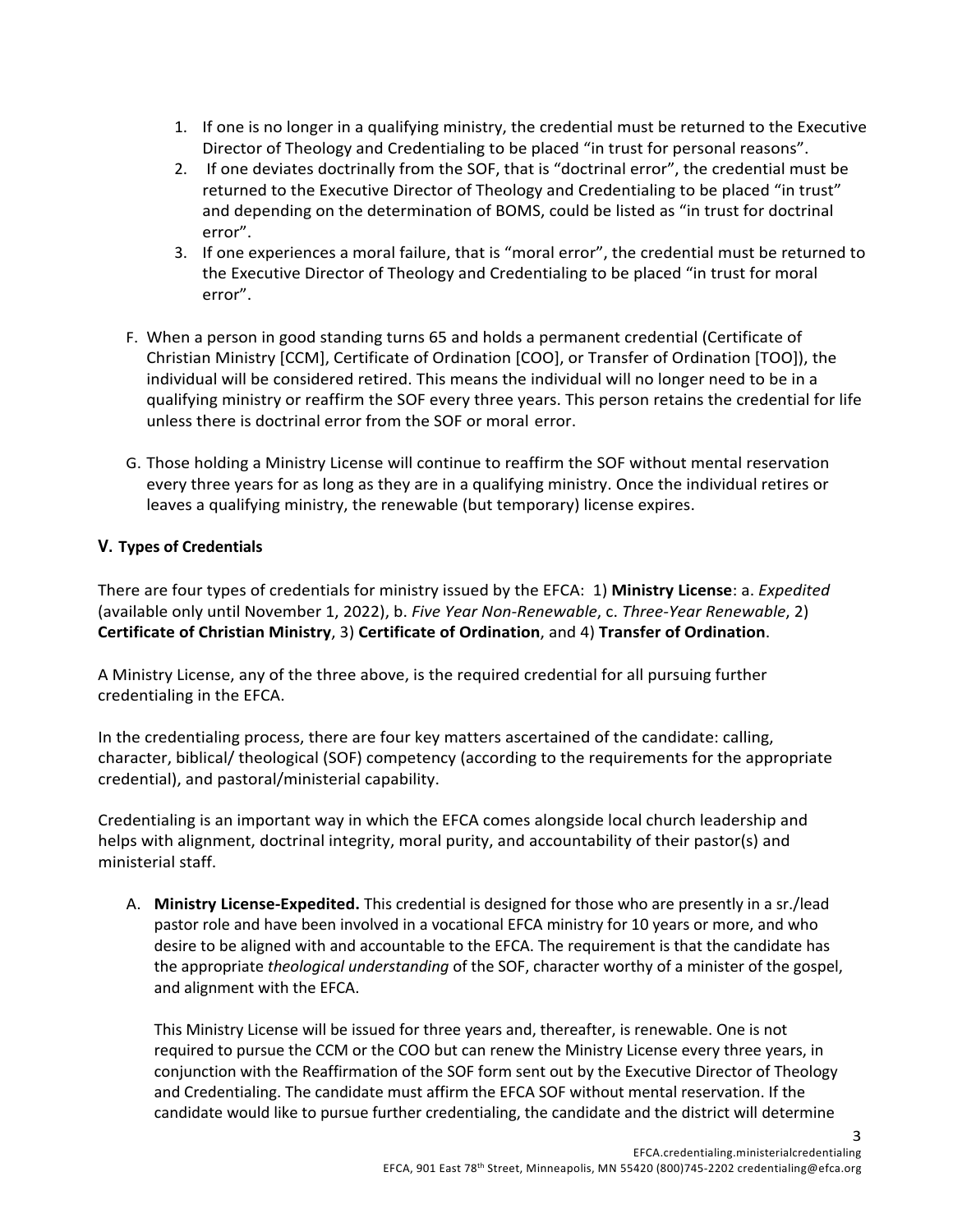which credential will be pursued following this Ministry License.

B. **Ministry License Five Year Non-Renewable.** This credential is designed for those pastors, ministers, and vocational ministry staff involved in an EFCA qualifying ministry for less than 10 years, and who desire to be aligned with and accountable to the EFCA. The requirement is that the candidate has the appropriate *theological understanding* of the SOF, character worthy of a minister of the gospel, and alignment with the EFCA.

This Ministry License is non-renewable, with no exceptions, and will be issued for five years and will expire at the end of the 5<sup>th</sup> year after its issuance. A Ministry License Three Year Renewable, CCM or COO must be obtained within the five years in order for the ministry credential to remain active and in good standing. The candidate and the district will determine which credential will be pursued following this Ministry License.

C. **MinistryLicenseRenewable**. This credential is designed for pastors, ministers, and vocational ministry staff involved in an EFCA qualifying ministry and who desire to be aligned with and accountable to the EFCA. The requirement is that the candidate has the appropriate *theological understanding* of the SOF, character worthy of a minister of the gospel, and alignment with the EFCA.

This license is intended, first and foremost, for those directly involved in local church ministry of teaching and preaching the Word and, secondly, for those who are indirectly involved in the ministry of teaching and preaching the Word, who engage in a ministry that is supportive of the ministry of the Word. These Word-based and Word-supporting ministries in an EFCA church consist of the ministry of, for example, senior pastors, associate pastors, youth pastors/directors, children's pastors/directors, pastors/directors of music/worship, etc. Individuals may be eligible to pursue a license if they are engaged in ministries outside the local church, though a part of the EFCA, such as seminary professors, chaplains, church planters, and missionaries (church planters or teachers).

This Ministry License will be issued for three years and, thereafter, is renewable. One is not required to pursue the CCM or the COO, but can renew the Ministry License every three years, in conjunction with the Reaffirmation of the SOF form sent out by the Executive Director of Theology and Credentialing. The candidate must reaffirm the EFCA SOF without mental reservation.

The district, in consultation with the candidate, will determine when and which credential will be pursued following this Ministry License, if one chooses to pursue a permanent credential.

This Ministry License is valid as long as the holder remains active in a qualifying ministry. If one is no longer in an EFCA qualifying ministry, then the Ministry License expires. Should this person re-enter the ministry at a later date, BOMS may request re-examination before reissuing the license.

D. **Certificate of Christian Ministry (CCM)**. This credential is designed for qualified individuals serving in local church ministry whose primary ministry is in support of teaching and preaching the Word. It is also fitting for some, both men and women, whose primary ministry is directly related to the ministry of the Word. These Word-based and Word-supporting ministries in an EFCA church consist of the ministry of, for example, senior pastors, associate pastors, youth pastors/directors, children's pastors/directors, administrative pastors/directors,

4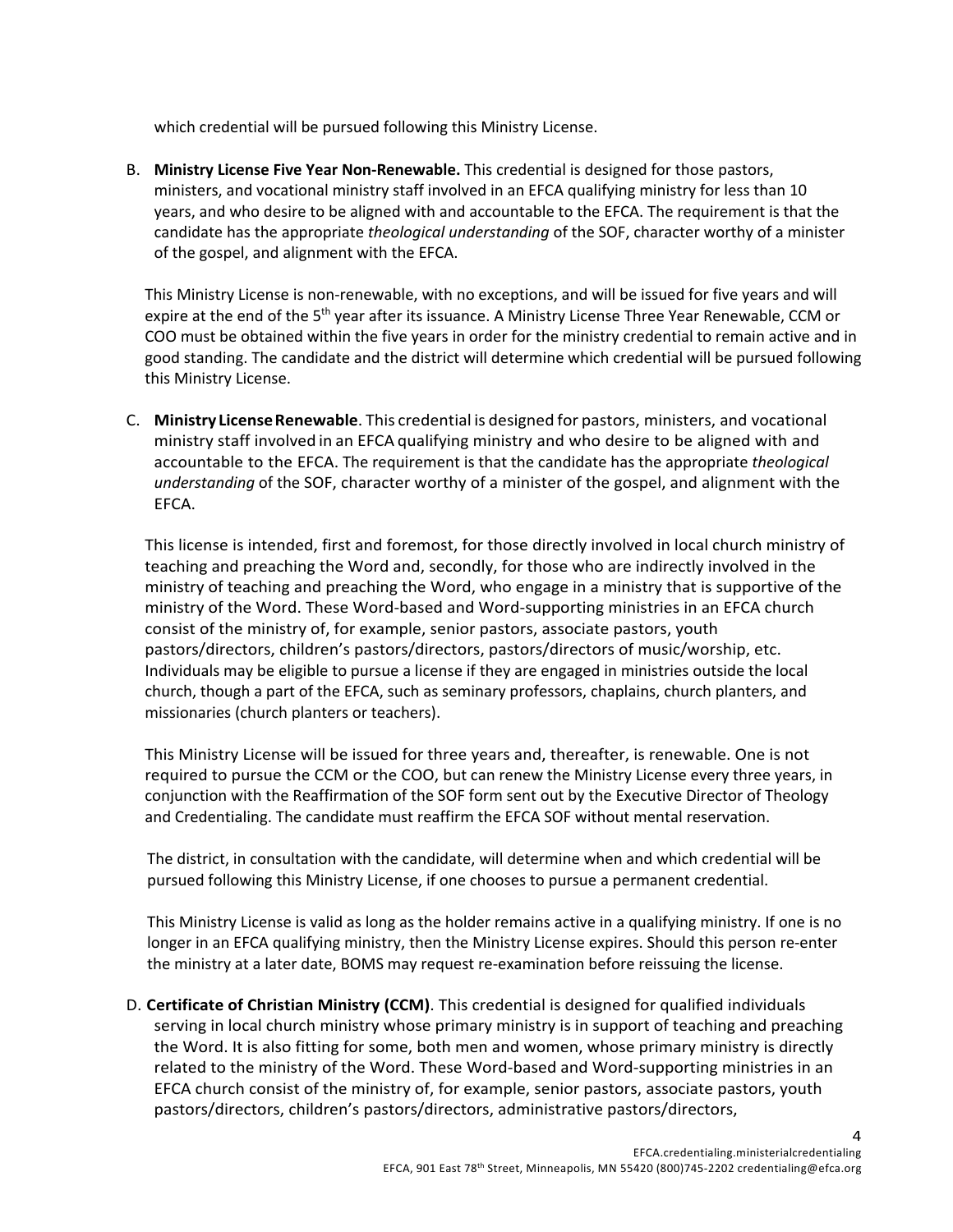pastors/directors of music/worship, women's ministry, etc. There are others that are also eligible to pursue a CCM engaged in ministries outside the local church, though a part of the EFCA, such as seminary professors, institutional chaplains, church planters, missionaries (church planters or teachers), etc.

- 1. Requirements for CCM: This credential may be issued to candidates who
	- a. are involved in vocational EFCA church ministry,
	- b. have been called to and gifted for ministry, which has been recognized and affirmed by the local church,
	- c. have already been granted a Ministry License, and have consulted with district staff regarding next steps for credentialing,
	- d. have attained the level of *theological competency*, whether through formal or nonformal means,
	- e. have been approved by DBOMS, by means of an examination council, and BOMS, and
	- f. have been publicly and corporately recognized in a church service, in which the service consists of laying on of hands and praying over by the leadership of the local church and the District Superintendent or district representative as the credential is presented to the candidate.
- 2. Preparation for CCM: The candidate for this credential must have a Ministry License and consult with district to determine this credential is the appropriate next step.
- 3. Tenure of CCM: The CCM is a bestowal of a trust upon those who are called by God to vocational ministry. This trust remains with the person as long as he/she continues in vocational ministry and fulfills the standards of ministry as outlined in the pertinent sections above, and faithfully reaffirms without mental reservation the SOF every three years.

An individual who has a CCM can pursue a COO upon consulting with the district staff to determine if this credential is the appropriate next step and follow the requirements for the COO.

If a person leaves an EFCA ministry or an EFCA church and transitions into a **non-EFCA** ministry, the person may retain the EFCA CCM as long as he/she agrees to fulfill the additional requirements for those serving in a non-EFCA church or ministry (see IV.B.1). However, this person is no longer eligible to be a voting delegate at EFCA conferences.

Should the person leave vocational ministry or cease to be a member in good standing of an EFCA church, the CCM must be placed in trust with the EFCA Executive Director of Theology and Credentialing. Should this person re-enter the ministry at a later date, BOMS may request re-examination before returning the credential.

E. **Certificate of Ordination (COO)**. This credential is designed for qualified men who serve in pastoral ministry (office/role) in the local church whose primary ministry responsibility is preaching and teaching the Word (function) (e.g., senior pastors, associate pastors, youth pastors, children's pastors, pastors of music/worship, etc.). There are others that are also eligible to pursue a COO engaged in ministries outside the local church, though part of the EFCA,

5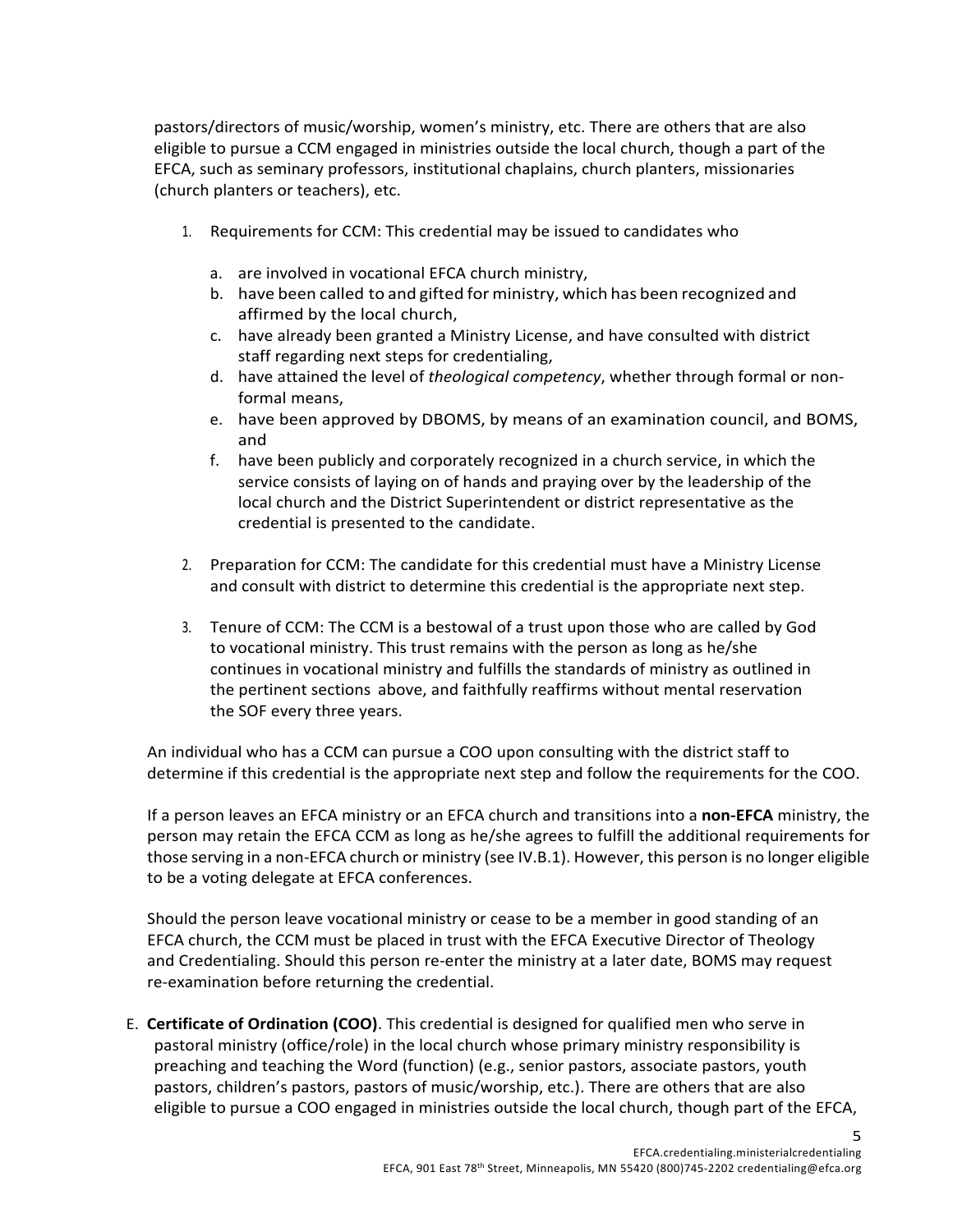such as seminary professors, military and institutional chaplains, church planters, missionaries (church planters or teachers), etc.

Ordination in the EFCA was defined by the 1990 Conference in the following way: "Ordination in The Evangelical Free Church of America is the act of publicly setting a person [men] apart for Christian ministry [office/role] by prayer and the laying on of hands by others in ministry and the leadership of the local church; thus, recognizing God's call upon his life; gifts and training for ministry; commitment to teach and preach the sacred Scriptures [function]."

- 1. Requirements for COO: This credential may be issued to male candidates who
	- a. are involved in vocational EFCA church ministry,
	- b. have been called to and gifted for ministry, "to teach and preach the sacred Scriptures", which has been recognized and affirmed by the local church,
	- c. have already been granted a Ministry License,
	- d. have attained the level of *theological proficiency*, whether through formal or nonformal means,
	- e. have been approved by DBOMS, by means of an examination council, and BOMS, and
	- f. have been publicly and corporately recognized in a church service, in which the service consists of laying on of hands and praying over by the leadership of the local church and the District Superintendent or district representative as the credential is presented to the candidate.
- 2. Preparation for COO: The candidate for this credential must have a Ministry License and consult with district to determine if this credential is the appropriate next step.
- 3. Tenure of Ordination: The COO is the bestowal of a trust upon those who are called by God to vocational ministry. This trust remains with the person as long as he continues in vocational and fulfills the standards of ministry as outlined in the pertinent sections above, and faithfully reaffirms without mental reservation the SOF every three years.

If a person leaves an EFCA ministry or an EFC church and transitions into a **non-EFCA** ministry, the person may retain the EFCA COO as long as he agrees to fulfill the additional requirements for those serving in a non-EFCA church or ministry (see IV.B.1). However, this person is no longer eligible to be a voting delegate at EFCA conferences.

Should the person leave vocational ministry or cease to be a member in good standing of an EFCA church, the COO must be placed in trust with the EFCA Executive Director of Theology and Credentialing. Should this person re-enter the ministry later, BOMS may request reexamination before returning the credential.

F. **TransferofOrdination (TOO)**. This credential is designed for qualified men who serve in pastoral ministry (office/role) in the local church whose primary ministry responsibility is preaching and teaching the Word (function) (e.g., senior pastors, associate pastors, youth pastors, children's pastors, pastors of music/worship, etc.), and who have a valid Ordination from another ordaining denomination or local church.